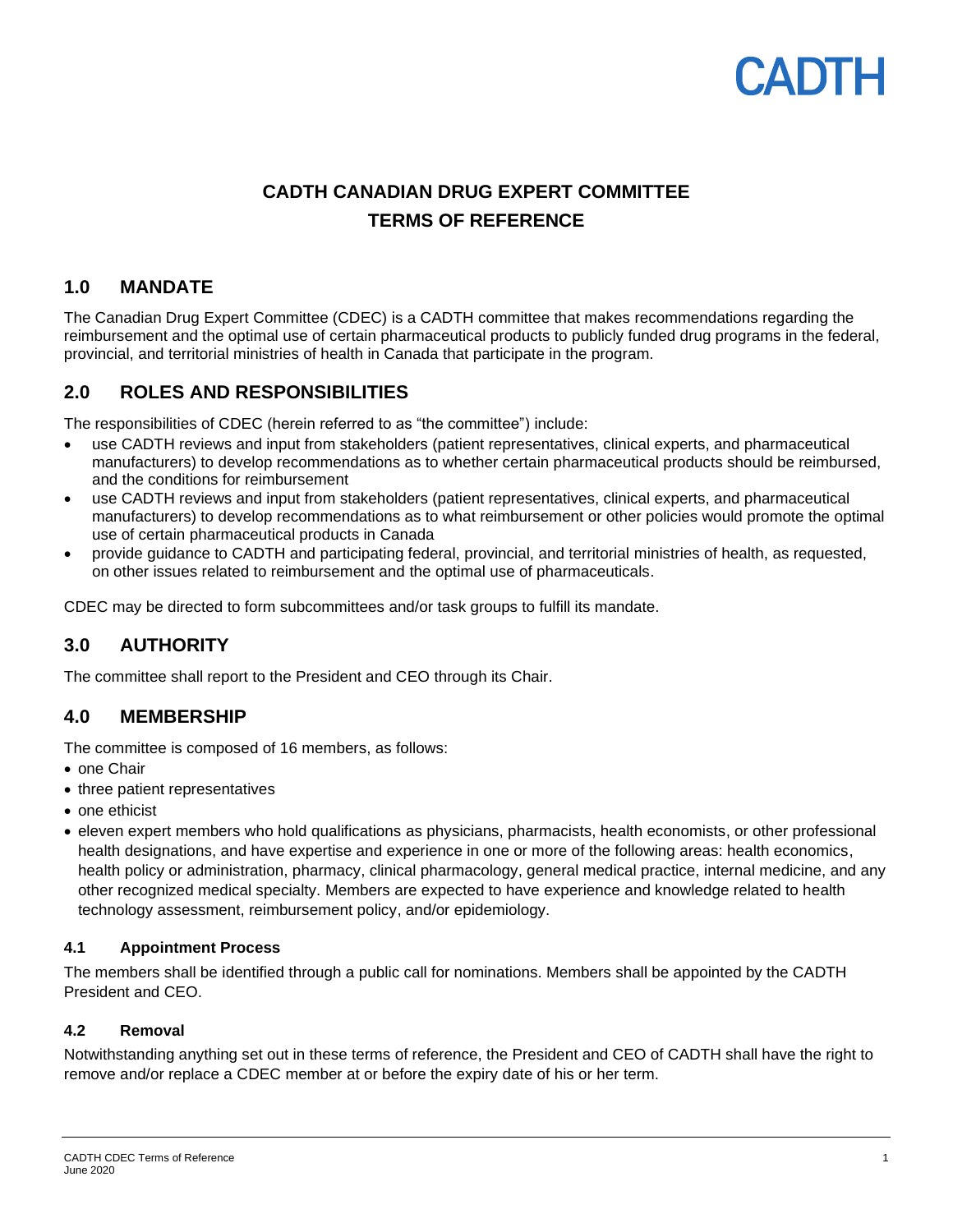#### **4.3 Resignation**

A member may resign from office by providing the Chair and CADTH President and CEO with a written resignation; such resignation becomes effective when received by CADTH or at the time specified in the resignation, whichever is later.

# **5.0 TERM OF OFFICE**

Members of CDEC shall normally be appointed for a three-year term, but the term may be renewed once at the discretion of the President and CEO.

Any member who has served two consecutive terms of office shall not normally be eligible for reappointment to the committee until a period of at least one year has elapsed since the end of that member's second consecutive term in office.

For the purposes of succeeding to the role of Chair, a member may be appointed for additional terms(s) in accordance with section 6.2.

The President and CEO may appoint a member who has served two consecutive terms of office for an additional term for the purpose of that member serving as an officer or if a third term is in the best interests of CADTH.

# **6.0 OFFICERS**

The officer of the committee is the Chair.

#### **6.1 Appointment Process**

One member shall be appointed by the President and CEO to serve as Chair of the committee.

#### **6.2 Term**

Officers shall ordinarily hold office for a term of three years from the date of their appointment as Chair, irrespective of years served as a member. The term may be renewed once at the discretion of the President and CEO.

Any officer who has served two consecutive terms of office shall not be eligible for appointment to the committee as a member until a period of at least one year has elapsed since the end of that officer's second consecutive term in office.

#### **6.3 Powers and Duties**

The Chair shall, when present, preside at all meetings of the committee. The Chair shall act as the committee spokesperson when directed to do so by the President and CEO. Per sections 7.3 and 14.0, the Chair shall participate in the development of meeting agendas and report on committee activities to the CADTH Board of Directors.

# **7.0 MEETINGS**

CDEC will meet in person on a monthly basis, on a pre-specified day of each month. Under exceptional circumstances, additional meetings may be called.

#### **7.1 Attendance**

Members shall make best efforts to attend all meetings of the committee. A member who is unable to attend an in-person meeting may request permission from the Chair to participate in the meeting via teleconference or other means. Permissions will be granted provided all members are in agreement. Alternates are not permitted to attend in place of a member.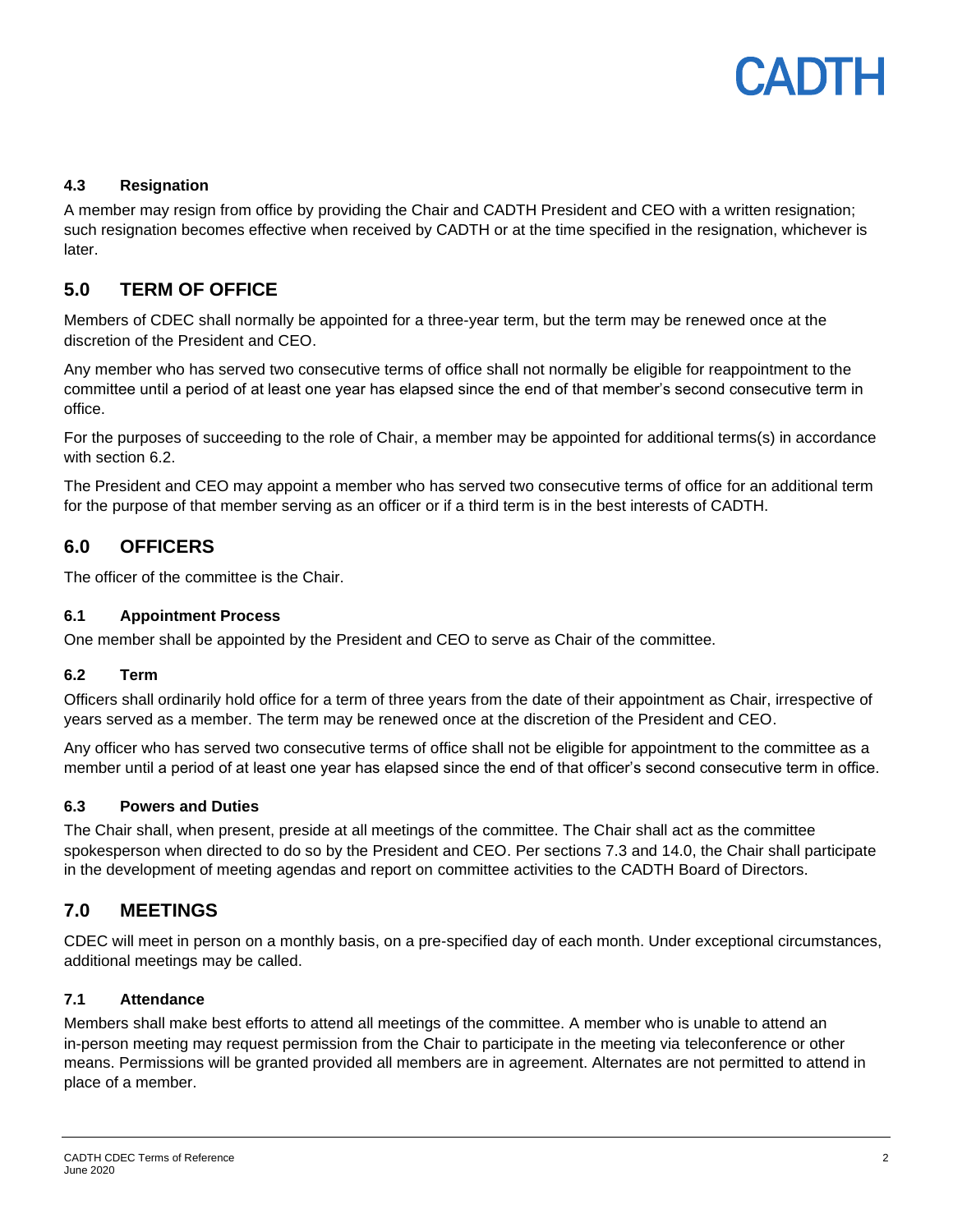# **7.2 Quorum**

A majority (50% plus one) of voting members of the committee shall constitute quorum.

### **7.3 Agenda**

Meeting agendas are prepared by CADTH in consultation with the committee Chair.

#### **7.4 Decision-Making**

Decisions of CDEC shall ordinarily be made by a majority vote of the members in attendance. The Chair of the meeting shall not vote except in the event of a tie, in which case the Chair of the meeting may exercise a vote. All committee members must support the decisions of the committee.

#### **7.4.1 Abstaining**

Although full participation of members is in the best interests of the work undertaken by the committee and CADTH, in some cases members may abstain from voting. If a member is not present for the majority of the discussion on the motion being passed, or if the member feels unable to vote for moral reasons, the member may abstain from voting.

When a member abstains, their vote is not counted and the decision is made by a majority of remaining voting members.

#### **7.5 Minutes**

CADTH staff keep a written record of meetings of the committee. A copy of the minutes will be provided to each member of the committee.

#### **7.6 Attendees**

In addition to CDEC members and observers invited in accordance with section 7.7, only the following persons shall be entitled to attend CDEC meetings:

- members of CADTH Pharmaceutical Advisory Committee and Formulary Working Group (FWG)
- members of participating drug plans
- specialist experts (as subsequently noted)
- members of the pan-Canadian Pharmaceutical Alliance (pCPA)
- CADTH staff (as subsequently noted).

CADTH Pharmaceutical Advisory Committee members appointed by federal, provincial, and territorial ministries of health and provincial cancer agencies shall be entitled to attend. At each meeting, the FWG Chair (or his or her delegate from among the FWG members) will be given the opportunity to provide the perspective of FWG on submission(s) for consideration by CDEC. These attendees shall not have the right to participate in CDEC deliberations or to vote (i.e., beyond the steps of information gathering and clarification).

Specialist experts may be invited to attend CDEC meetings to provide their expertise, as required. Specialist experts are thought leaders and may be drawn from a variety of fields, such as clinical settings, methodology, health economics, for example. These specialists will have experience relevant to the use of the particular drug or class of drugs or blood product or treatment of an identified condition. The number of specialist experts will be determined based on the project.

CADTH staff attending the meeting shall serve as a resource to CDEC. The staff provides administrative and secretariat support, and may actively participate in the presentation of information, Requests for Advice, submissions, resubmissions, and Reconsiderations of an Initial Recommendation at the request of the CDEC Chair. The staff shall also assist in obtaining additional information and/or expert advice at CDEC's request.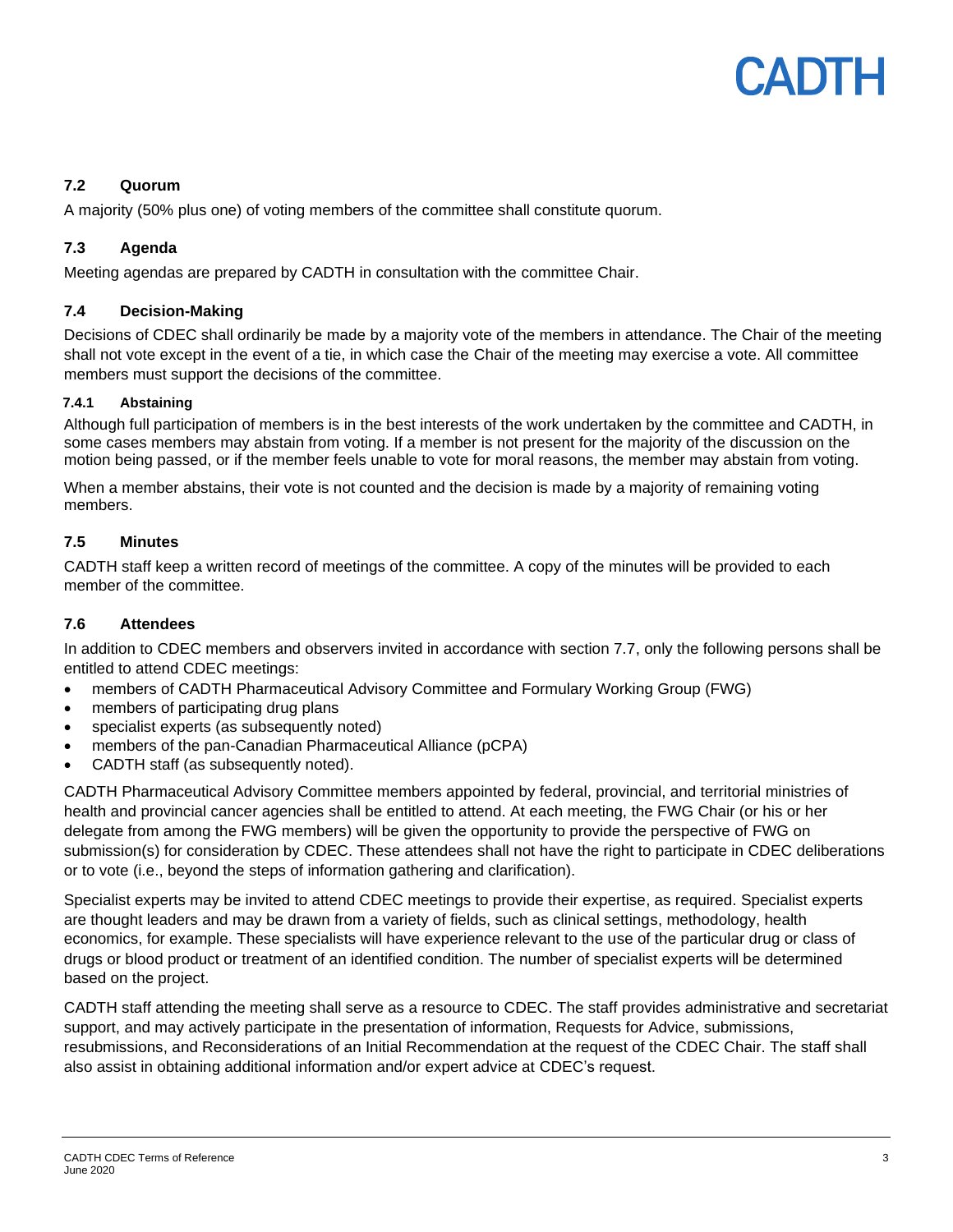

#### **7.7 Observers**

CADTH, in consultation with the Chair, may invite observer(s) to attend committee meetings from time to time.

The committee shall have the right to exclude observers from any meeting held in camera, either in whole or in part.

# **8.0 CANADIAN PLASMA PROTEIN PRODUCT EXPERT SUB-COMMITTEE**

The Canadian Plasma Protein Product Expert Sub-Committee (CPEC) is a sub-committee of CDEC. CPEC makes recommendations regarding the reimbursement and the optimal use of plasma protein products to CDEC.

#### **8.1 Authority**

The sub-committee shall report to CDEC through its Chair.

#### **8.2 Membership**

The sub-committee is composed of 18 members, as follows:

- those members of CDEC as noted in section 4.0
- two plasma protein product experts.

#### **8.2.1 Appointment Process**

The members shall be identified through a public call for nominations. Members shall be appointed by the CADTH President and CEO.

#### **8.2.2 Removal**

Notwithstanding anything set out in these terms of reference, the President and CEO of CADTH shall have the right to remove and/or replace a CPEC member at or before the expiry date of his/her term.

#### **8.2.3 Resignation**

A member may resign from office by giving a written resignation to the Chair and CADTH President and CEO; such resignation becomes effective when received by CADTH or at the time specified in the resignation, whichever is later.

#### **8.3 Term of Office**

Members of CPEC shall normally be appointed for a one-year term, but the term may be renewed once at the discretion of the President and CEO.

#### **8.4 Meetings**

CPEC will meet as needed in conjunction with CDEC meetings held on a pre-specified day of each month. Under exceptional circumstances, additional meetings may be called.

#### **8.4.1 Attendance**

Members shall make best efforts to attend all meetings of the committee. Alternates are not permitted to attend in place of a member.

#### **8.4.2 Quorum**

A majority (50% plus one) of voting members of the committee shall constitute quorum.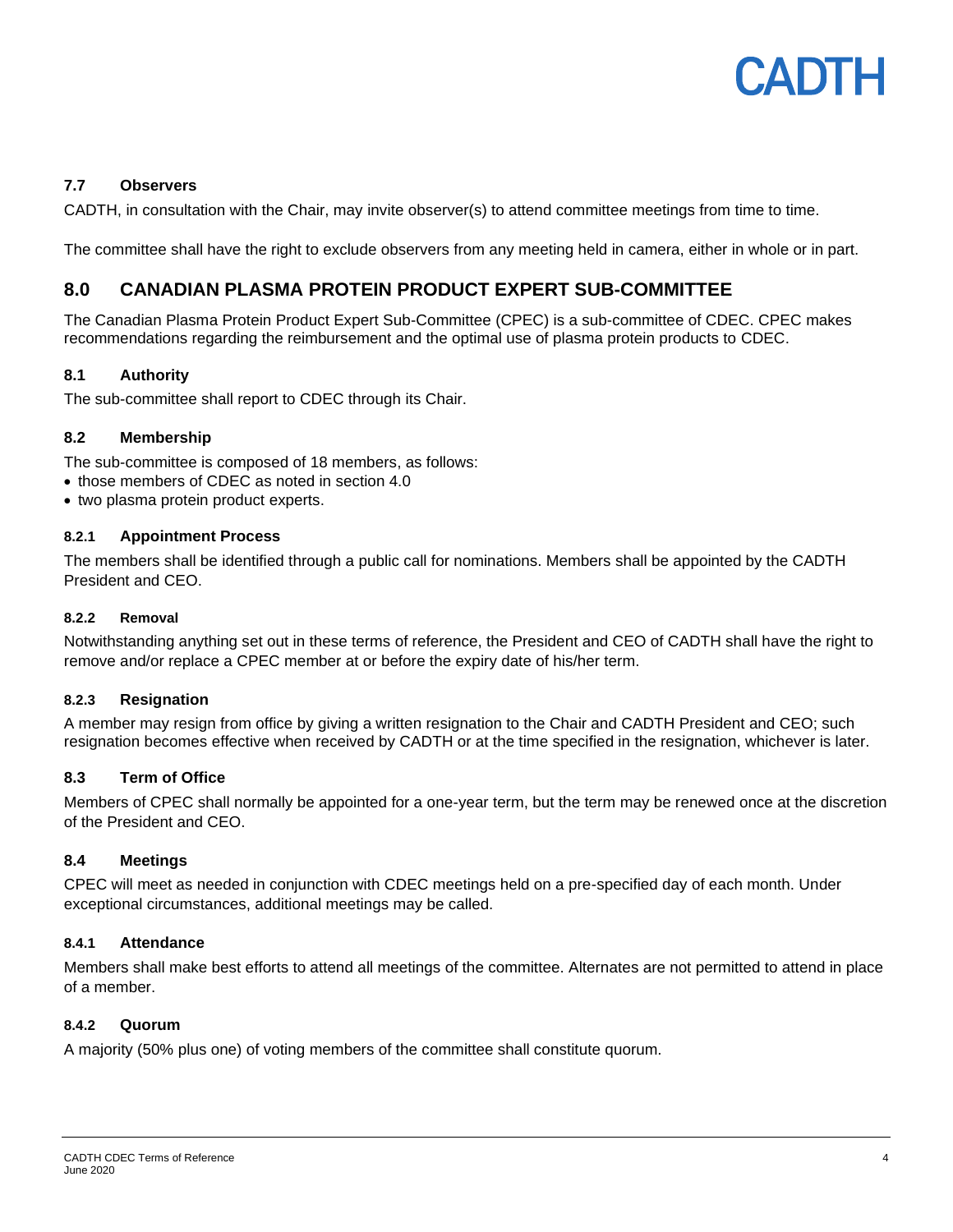

#### **8.4.3 Decision-Making**

Decisions of CPEC shall ordinarily be decided by a majority vote of the sub-committee members in attendance. The Chair of the meeting shall not vote except in the event of a tie, in which case the Chair of the meeting may exercise vote. All sub-committee members must support the decisions of CPEC.

#### **8.4.4 Recommendations**

Recommendations will be written by CPEC and presented to CDEC at the CDEC meeting by one or both of the plasma protein product experts.

#### **8.4.5 Attendees**

In addition to CPEC members and observers invited in accordance with section 8.4.5, the following persons shall be entitled to attend CPEC meetings:

- members of CADTH Pharmaceutical Advisory Committee
- members of participating drug plans
- members of the pCPA
- Canadian Blood Services staff
- CADTH staff.

For more information see section 7.6

#### **8.4.6 Observers**

CADTH, in consultation with the Chair, may invite observer(s) to attend committee meetings from time to time.

#### **8.4.7 Additional information**

In addition to the terms of section 8, CPEC shall comply with sections 9 to 16.

# **9.0 CODE OF CONDUCT**

All members of the committee shall comply with the CADTH code of conduct*.*

# **10.0 CONFLICT OF INTEREST**

All members of the committee shall comply with the CADTH conflict of interest policy. Conflicts of interest shall be declared at the start of each meeting.

# **11.0 INDEMNIFICATION**

Every CDEC member shall be indemnified and saved harmless by CADTH from and against:

- all costs, charges, and expenses that such CDEC member sustains or incurs in or about any action and suit of proceedings that is brought, commenced, or prosecuted against him or her, or in respect of any act, deed, matter, or thing, whatsoever, made, done, or permitted by him or her in or about the execution of the duties of such committee members or in respect of any such liability
- all such costs, charges, and expenses that he or she sustains or incurs in or about in relation to the affairs thereof, except such costs, charges, or expenses as are occasioned by his or her own wilful neglect or default.